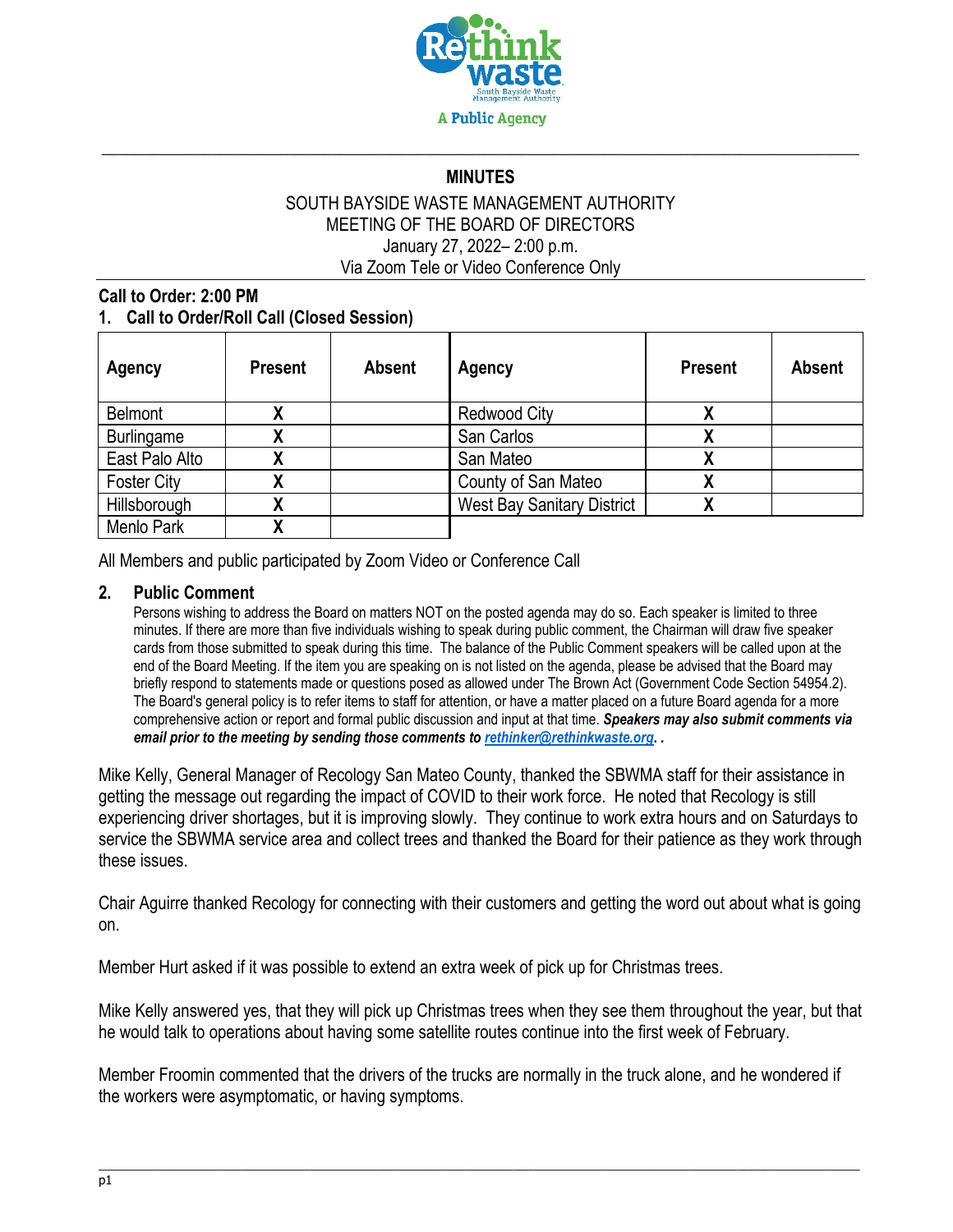Mike Kelly answered that all Covid scenarios are occurring, from close contact to actual symptoms, but Recology is following the County guidelines.

# **3. Executive Director's Report**

Executive Director La Mariana welcomed everyone to the meeting and made the following announcements.

- There has been a change at the Board level in SBWMA Leadership. He recognized Board Member Davina Hurt for her service and advocacy supporting RethinkWaste, who is stepping off the RethinkWaste Board, and this will be her last Board meeting. Council Member Tom McCune will be stepping onto the SBWMA Board representing Belmont.
- This year 8 of 11 Board Members are either serving as either Mayors or Vice Mayors. This is an extraordinary level of commitment to our communities and our agency is grateful for their efforts.
- Staff Member Joanna Rosales-Jose has been promoted to a Program Manager I position.
- Staff Gans' office has been relocated to Shoreway, so now he will be home bastaff sed at the Shoreway facility. He also explained that there has been some shuffling of offices at the RethinkWaste office to make more space,to add Covid safety precautions and to have an on-site presence at the faciilty.
- He thanked Recology for their collaborative efforts in getting the word out about their COVID-Omincronrelated staffing shortages, and noted that the letter that went out was very well received - he received positive calls from Board and TAC members and members of the community.
- He announced that there has been a change in leadership at Recology San Mateo County. Mike Kelly has accepted another position at the South Bay Recology division (based in Morgan Hill/Gilroy) and introduced Evan Boyd has been assigned as the General Manager of Recology San Mateo County as of February 7. He also noted that Carl Mennie has been promoted to Regional Group VP of Recology and will be part of Recology San Mateo County's senior Management team.
- The Shoreway Operations RFP deadline was earlier this month, and there were multiple responses to the solicitation. He noted that there will a very significant cost increase, it is quite clear that the market has shifted. He reviewed the evaluation, selection, negotiation and contract award timeline, and noted that staff is still targeting to have a recommendation to the Board at the September 2022 Board meeting.
- February 24 the next Board meeting, which will be the annual Board/TAC retreat, and he asked Board and Committee members to block out 12N to 4PM.

Member Hurt thanked the Board for the hard work that they are doing and noted that she has enjoyed her time on this Board. She also noted that it's been a difficult few years, and there are challenges ahead, including electrification, the needed evolution in recycling, and keeping rates palatable for people. She closed by noting that she will be working on behalf of all the member agencies at the California Air Recourses Board (CARB).

Mike Kelly thanked the Board for being so collaborative during his time in San Mateo County and noted that even though there will be a new general manager, the San Mateo County team is still in place, and thanked the Board for helping him grow, and with Evan Recology is in a great spot.

Member Brownrigg thanked Mike Kelly for being a great partner at Recology for the last 5 years. He also thanked Board Member Hurt for her instrumental and courageous leadership.

Executive Director La Mariana noted that with Member Hurt leaving the Board there will be a vacancy on the Zero Waste Committee, and if any Board member is interested in joining the Zero Waste Committee to email Joe or Chair Aguirre.

## **4. Approval of Consent Calendar**

Consent Calendar item(s) are considered to be routine and will be enacted by one motion. There will be no separate discussion on these items unless members of the Board, staff or public request specific items be removed for separate action. *Items*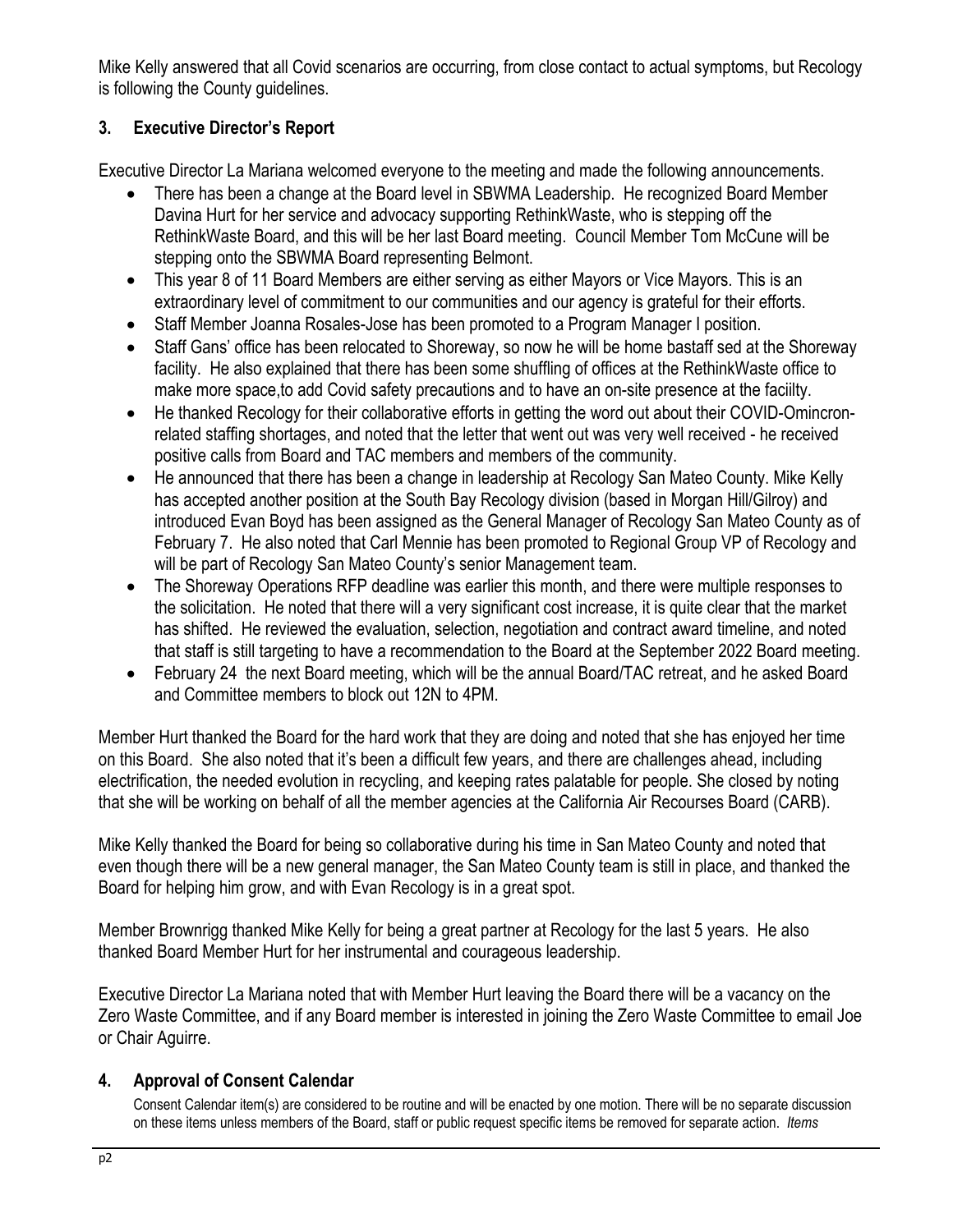*removed from the Consent Calendar will be moved to the end of the agenda for separate discussion*.

- A. Approval of the Minutes from the November 18, 2021 Board of Directors Meeting
- B. Resolution Approving the Audited Financial Statements for the Six-Month Period ending December 31, 2020
- C. Resolution Approving the SBWMA Investment Policy for 2022
- D. Resolution Approving Contract Amendment #1 with HFH Consulting not-to-exceed \$96,970 for SBWMA Operating Agreement RFP Technical Support
- E. Resolution Approving the Acceptance of the remaining \$500,000 Grant funds from the County of San Mateo for the SBWMA's Organics-to-Energy pilot program's Organics Extrusion Recovery System (OREX) Mechanical Processing System
- F. Approval of Quarterly Investment Report for the Quarter Ended September 30, 2021
- G. Resolution Direction that all meetings of the SBWMA Board of Directors, Technical Advisory Committee and all Board Appointed Subcommittees will continue to be held via teleconference Pursuant to California Government Code Section 54953(e)

Motion/Second: Hurt/Bonilla

Roll Call Vote: 11-0-0-0

| Agency             | Yes                        | No | Abstain | Absent | Agency                  | Yes                | No | Abstain | Absent |
|--------------------|----------------------------|----|---------|--------|-------------------------|--------------------|----|---------|--------|
| Belmont            | "                          |    |         |        | Redwood City            | 14<br>Λ            |    |         |        |
| Burlingame         | $\boldsymbol{\mathcal{L}}$ |    |         |        | San Carlos              | v<br>$\mathbf{v}$  |    |         |        |
| East Palo Alto     |                            |    |         |        | San Mateo               | M<br>Λ             |    |         |        |
| <b>Foster City</b> | $\mathbf{v}$               |    |         |        | County of San Mateo     | v<br>$\mathbf{v}$  |    |         |        |
| Hillsborough       | "                          |    |         |        | West Bay Sanitary Dist. | 14<br>$\mathbf{v}$ |    |         |        |
| Menlo Park         |                            |    |         |        |                         |                    |    |         |        |

# **5. Administration and Finance**

A. Election of SBWMA Board Officers for 2022

Counsel Savaree introduced the item and invited nominations for Board Chair for 2022.

Vice Chair Bonilla nominated Member Aguirre to serve a second year as chair, Member Rak seconded the nomination.

Roll Call Vote:11-0-0-0

| Agency             | Yes               | No | Abstain | Absent | Agency                  | Yes               | No | Abstain | Absent |
|--------------------|-------------------|----|---------|--------|-------------------------|-------------------|----|---------|--------|
| Belmont            | $\mathbf{v}$<br>" |    |         |        | Redwood City            | v<br>Λ            |    |         |        |
| Burlingame         | $\mathbf{v}$      |    |         |        | San Carlos              | Λ                 |    |         |        |
| East Palo Alto     | v                 |    |         |        | San Mateo               | M<br>Λ            |    |         |        |
| <b>Foster City</b> | $\mathbf{v}$      |    |         |        | County of San Mateo     | $\mathbf{v}$<br>Λ |    |         |        |
| Hillsborough       | ``<br>"           |    |         |        | West Bay Sanitary Dist. | Δ                 |    |         |        |
| Menlo Park         | ``<br>Λ           |    |         |        |                         |                   |    |         |        |

Member Rak nominated Vice Chair Bonilla to serve a second term as Board Vice Chair. Member Groom seconded the nomination.

Roll Call: 11-0-0-0 **Agency Yes No Abstain Absent Agency Yes No Abstain Absent** Belmont **X X** Redwood City Burlingame **X** X San Carlos **X** East Palo Alto  $\begin{vmatrix} \mathbf{x} & \mathbf{y} \\ \mathbf{y} & \mathbf{z} \end{vmatrix}$   $\begin{vmatrix} \mathbf{x} & \mathbf{y} \\ \mathbf{y} & \mathbf{z} \end{vmatrix}$  San Mateo  $\begin{vmatrix} \mathbf{x} & \mathbf{y} \\ \mathbf{x} & \mathbf{z} \end{vmatrix}$ Foster City **X X** | **X** | **County of San Mateo X** Hillsborough **X X** | **X** | **West Bay Sanitary Dist. <b>X** Menlo Park **X**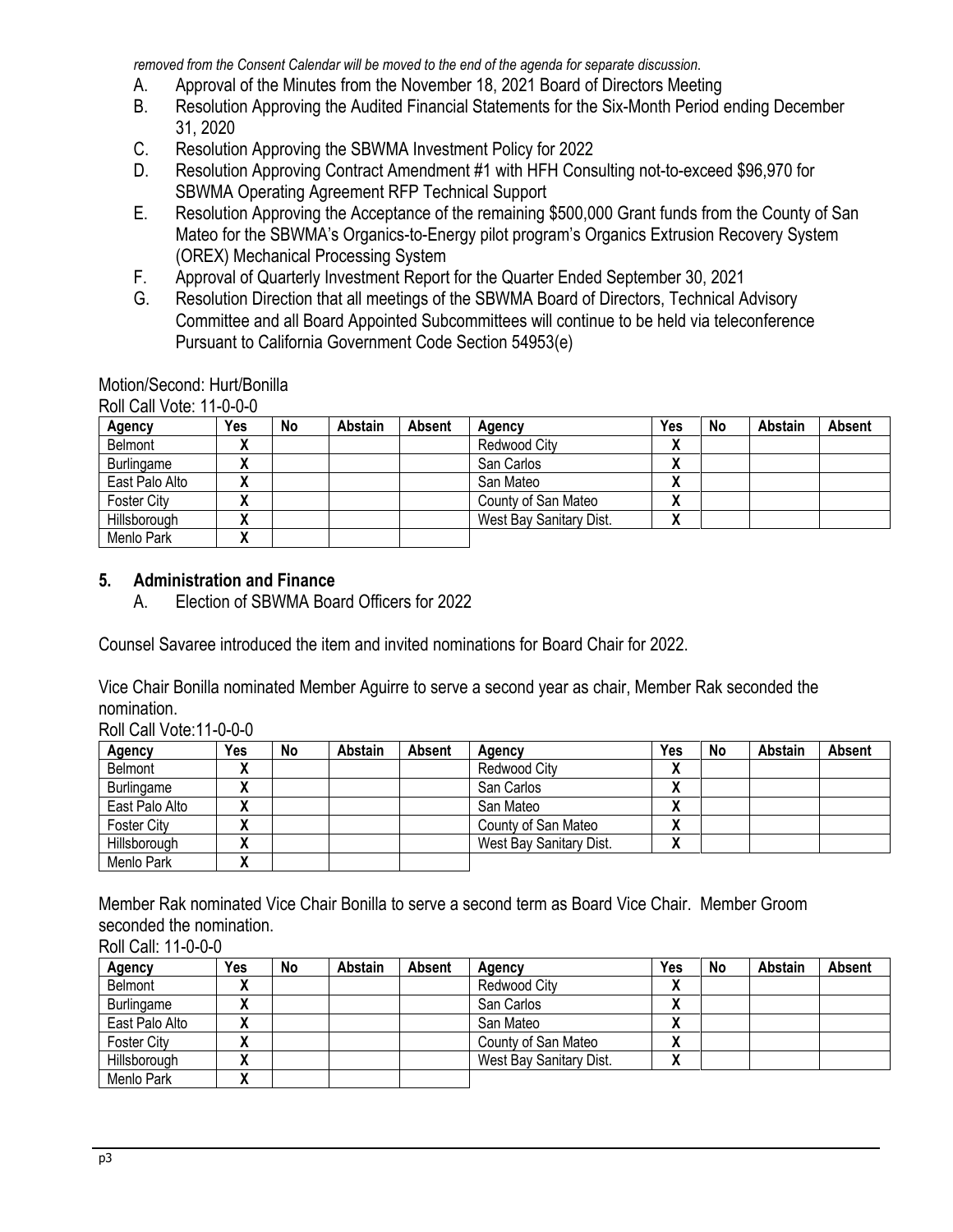B. Resolution Approving Fourth Amendment to the Executive Director's Employment Agreement

Counsel Savaree introduced the item and highlighted the changes to the Executive Director's contract that would include: 1) Amend salary to \$219,390 annually, 2) a onetime \$10,000 bonus and 3) to allow the Executive Director to cash out 50% of accrued sick leave upon separation from the agency in alignment with the employee policies of the Agency.

| ס־ט־ט־ו רוווסט ווערו |              |    |         |        |                         |                   |    |         |        |
|----------------------|--------------|----|---------|--------|-------------------------|-------------------|----|---------|--------|
| Agency               | Yes          | No | Abstain | Absent | Agency                  | Yes               | No | Abstain | Absent |
| Belmont              | $\mathbf{r}$ |    |         |        | Redwood City            | v<br>$\mathbf{r}$ |    |         |        |
| Burlingame           | $\mathbf{v}$ |    |         |        | San Carlos              | v<br>$\mathbf{r}$ |    |         |        |
| East Palo Alto       |              |    |         |        | San Mateo               | v<br>Λ            |    |         |        |
| <b>Foster City</b>   | $\mathbf{v}$ |    |         |        | County of San Mateo     | ٠.<br>Λ           |    |         |        |
| Hillsborough         | $\mathbf{v}$ |    |         |        | West Bay Sanitary Dist. | v<br>$\mathbf{r}$ |    |         |        |
| Menlo Park           | Λ            |    |         |        |                         |                   |    |         |        |

Motion/Second: Froomin/Abrica

Roll Call: 11-0-0-0

C. Introduction of an Ordinance to amend SBWMA Ordinance NO. 001, Informal bidding and award procedures for public projects, in accordance with the uniform public constructions cost account procedures to increase public project bidding threshold to the amounts authorized under California public contract code section 22032

Counsel Savaree gave an overview of the cost accounting ordinance which has been in place for many years but needs to be amended to align with California public contract code.

#### Motion/Second: Royce/Froomin

| ROIL CAIL: 11-0-0-0 |        |    |         |        |                         |              |    |         |        |  |  |
|---------------------|--------|----|---------|--------|-------------------------|--------------|----|---------|--------|--|--|
| Agency              | Yes    | No | Abstain | Absent | Agency                  | Yes          | No | Abstain | Absent |  |  |
| Belmont             | v<br>Λ |    |         |        | Redwood City            | $\mathbf{r}$ |    |         |        |  |  |
| Burlingame          |        |    |         |        | San Carlos              | $\mathbf{v}$ |    |         |        |  |  |
| East Palo Alto      |        |    |         |        | San Mateo               | Λ            |    |         |        |  |  |
| <b>Foster City</b>  | "      |    |         |        | County of San Mateo     | $\mathbf{v}$ |    |         |        |  |  |
| Hillsborough        |        |    |         |        | West Bay Sanitary Dist. | Λ            |    |         |        |  |  |
| Menlo Park          |        |    |         |        |                         |              |    |         |        |  |  |

 $B_0$ ll:  $C_0$ ll: 11 $A_0$  $A_1$ 

Second reading will come to the Board in February along with changes to the purchasing policy.

## **6. Collection and Recycling Program Support and Compliance**

A. Resolution Approving a Two-Year Contract with SCS Engineers for \$685,000 for Non-Franchised, Mandated Senate Bill 1383 Support Services for FY2022-23 with optional one year extension for FY2024

Staff Carter gave a PowerPoint presentation highlighting the background and the need for this contract to support SB 1383 requirements that are not part of the Franchise Agreements.

Executive Director La Mariana explained that staff's recommendation to go out for an RFP for these services was based on their research that what Recology was proposing for costs related to implementation of these services appeared to be significantly out of alignment with the rest of the industry. He added that Recology is a valued partner and will be expected to still be an important part of these services during their collaborative implementation. He also reemphasized staff's excitement about former City of San Mateo Solid Waste Programs Manager and former TAC Chair, Roxanne Murray, joining the SCS team for this contract.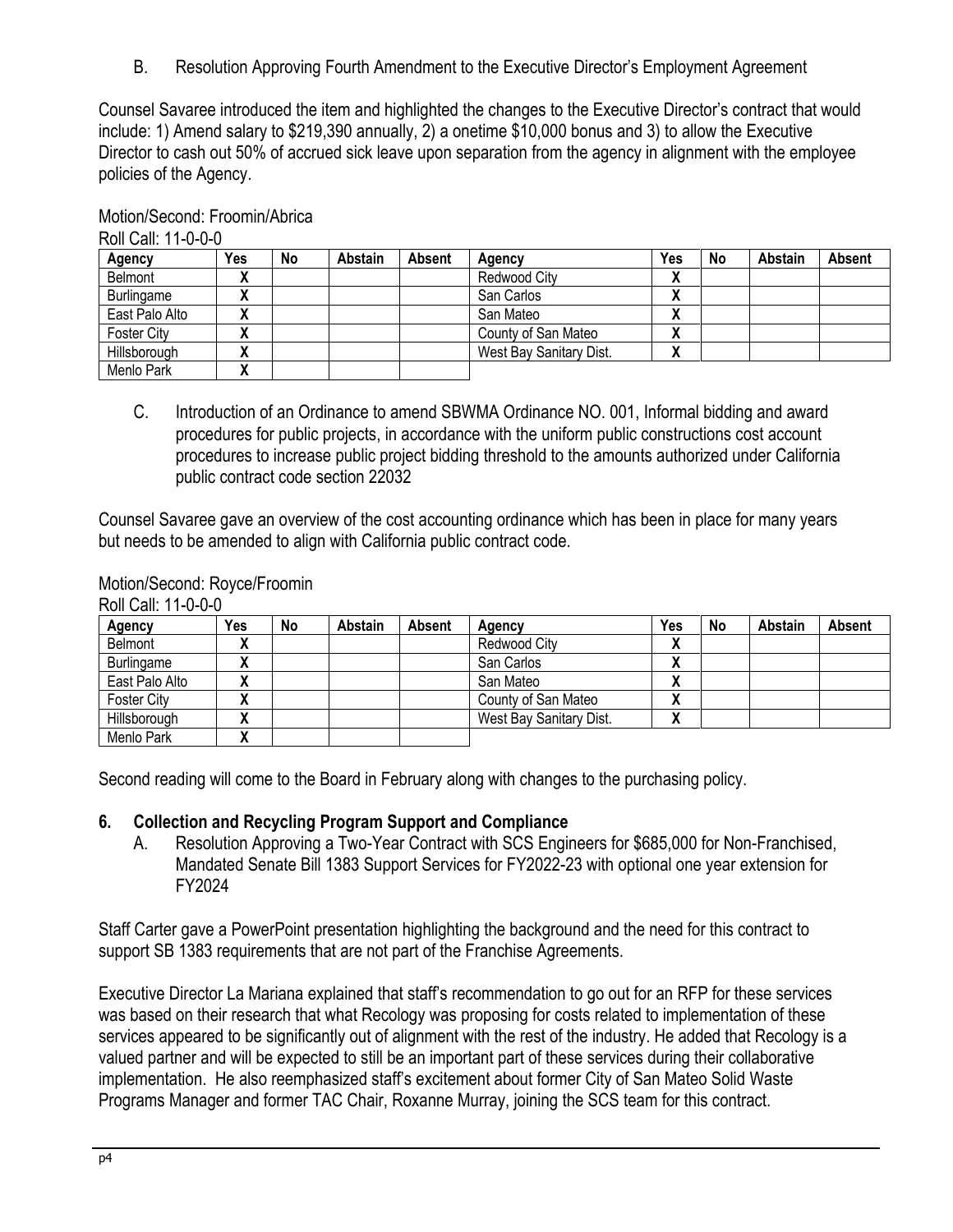Vice Chair Bonilla commented that the SBWMA will be in really good hands if Roxanne Murray is working with SCS on this project, and he supports staff recommendation.

Member Froomin expressed concern that this contract is time and materials based and not flat rate, noting that flat rate is easier to budget. He asked how many time and material based contracts has the agency had that have gone over and need to be amended and increased costs.

Executive Director La Mariana answered that the agency has favored time and materials contracts as it puts the burden on staff to manage them smartly. There have been very few contracts being modified for going over and it's typically because something has changed in the scope, and many where the final billables are actually under the not to exceed number.

Member Froomin noted that the price per year in the contract is \$399,569 but noted that the approval of the twoyear contract is \$685,000, and that simple math says that the contract amount doesn't balance.

Executive Director Joe La Mariana and Staff Carter answered that there will be a heavier burden in the first year, and staff expects that to scale back in year two. There will be a heavier burden on the consultant in the first year as they manage waiver requests and work with Recology to scope out what the partnership looks like to comply with the law.

Member Froomin asked for clarification on what the contractor will do versus what staff will do in regard to the task – assist with waiver management.

Staff Carter answered that under the SB 1383 regulations, the actual approval of the waiver cannot be delegated to a private third party. So, through the MOU the member agencies have delegated this responsibility to the SBWMA. SCS will provide research and analysis on the waiver requests before submitting a recommendation to RethinkWaste.

Member Froomin asked for clarification around the twice per year audits that are required and the 5,000 bin audits in the scope.

Staff Carter noted that he would review the language and get back to Member Froomin.

Member Froomin commented that he wants to make sure that the SBWMA is responsible for monitoring and managing the bin audits to ensure that this process is in compliance with the law, and any additional audits requested by the contractor are approved by staff to determine the need for additional auditing.

| Agency             | Yes | No | Abstain | <b>Absent</b> | Agency                  | Yes | No | Abstain | Absent |
|--------------------|-----|----|---------|---------------|-------------------------|-----|----|---------|--------|
| Belmont            | Λ   |    |         |               | Redwood City            | Λ   |    |         |        |
| Burlingame         | Λ   |    |         |               | San Carlos              | Λ   |    |         |        |
| East Palo Alto     | Λ   |    |         |               | San Mateo               | Λ   |    |         |        |
| <b>Foster City</b> | Λ   |    |         |               | County of San Mateo     | Λ   |    |         |        |
| Hillsborough       | "   |    |         |               | West Bay Sanitary Dist. | Λ   |    |         |        |
| Menlo Park         |     |    |         |               |                         |     |    |         |        |

#### Motion/Second: Rak/Bonilla Roll Call: 11-0-0-0

#### **7. Shoreway Operations and Contract Management**

A. Resolution Approving RFP to Solicit for Technical Design Services Contract for SBWMA Shoreway Site Optimization Plan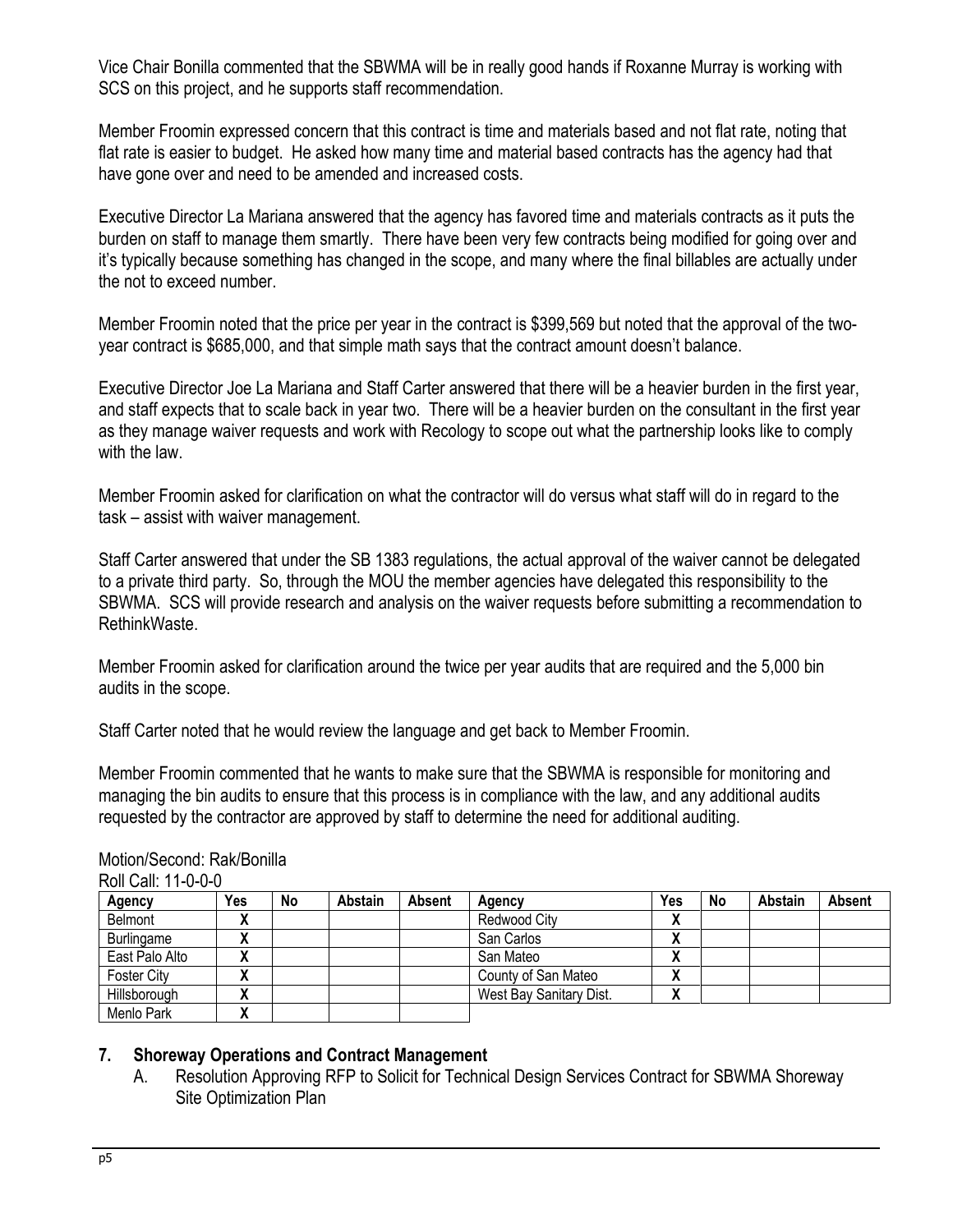Executive Director La Mariana gave an overview of the staff report noting that the Shoreway site has had heavy use every day since 1982, and every year there are more state mandates and environmental regulations, in addition to agency operational goals, and the site is increasingly space constrained. Therefore, the purpose of this site optimization study is to clarify what the agency's needs are and identify and maximize the operational attributes of the Shoreway site.

Member Brownrigg noted that sometimes it feels like all the board does is hire contractors, so he reminds himself that it is a very small management team that sits on top of very large contractors. Very often consultants are needed because there just isn't a big staff, so he supports this work. He also added that this agency needs more space to reach its goals to lead the state, so the space need is going to need to be justified with the County, and this report will help do that.

Member Abrica is now absent

Member Froomin expected the contractor to look at the site through this study into the distant future as best as possible.

| Motion/Second: Brownrigg/Hurt |
|-------------------------------|
| Roll Call: 10-0-0-1           |

| Agency             | Yes                      | No | Abstain | <b>Absent</b> | Agency                  | Yes          | No | Abstain | Absent |
|--------------------|--------------------------|----|---------|---------------|-------------------------|--------------|----|---------|--------|
| Belmont            | $\overline{\phantom{a}}$ |    |         |               | Redwood City            | $\mathbf{v}$ |    |         |        |
| Burlingame         | $\mathbf{v}$             |    |         |               | San Carlos              | $\mathbf{v}$ |    |         |        |
| East Palo Alto     |                          |    |         |               | San Mateo               | $\mathbf{v}$ |    |         |        |
| <b>Foster City</b> |                          |    |         |               | County of San Mateo     | $\mathbf{v}$ |    |         |        |
| Hillsborough       | $\mathbf{v}$             |    |         |               | West Bay Sanitary Dist. | $\mathbf{v}$ |    |         |        |
| Menlo Park         | v<br>$\mathbf{v}$        |    |         |               |                         |              |    |         |        |

B. Resolution Approving Contract with Common Goal Consulting Group not-to-exceed \$55,000 providing Technical Project Management Services in FY2022-2023 to Develop a SBWMA Shoreway Site Optimization Study and Design Development

Executive Director La Mariana noted that 7B directly ties to 7A, the model for our agency has always been to have a lean staff, and to look into the marketplace when we need to flex up, so staff is recommending that Common Goal Consulting Group project manage the Site Optimization project and its RFP process.

## Motion/Second: Groom/Royce

| Roll Call: 10-0-0-1 |                               |    |         |        |                         |                    |    |         |               |
|---------------------|-------------------------------|----|---------|--------|-------------------------|--------------------|----|---------|---------------|
| <b>Agency</b>       | Yes                           | No | Abstain | Absent | Agency                  | Yes                | No | Abstain | <b>Absent</b> |
| Belmont             | v<br>"                        |    |         |        | Redwood City            | $\lambda$          |    |         |               |
| Burlingame          | v<br>$\overline{\phantom{a}}$ |    |         |        | San Carlos              | $\mathbf{\Lambda}$ |    |         |               |
| East Palo Alto      |                               |    |         |        | San Mateo               | $\mathbf{\Lambda}$ |    |         |               |
| <b>Foster City</b>  | v<br>                         |    |         |        | County of San Mateo     | Λ                  |    |         |               |
| Hillsborough        |                               |    |         |        | West Bay Sanitary Dist. | Λ                  |    |         |               |
| Menlo Park          | v<br>$\mathbf{v}$             |    |         |        |                         |                    |    |         |               |

Roll Call: 10-0-0-1

C. Resolution approving contract with Anergia for three-year OREX Press System Maintenance Agreement for FY2022-FY2024 consisting of 1) annual service intervals not to exceed \$74,093.74 parts and labor and 2) \$78,036 for quarterly maintenance inspection and calibration (July 1, 2022 through December 31, 2024)

Staff Gans gave an overview of the staff report and overview of the contract to be approved.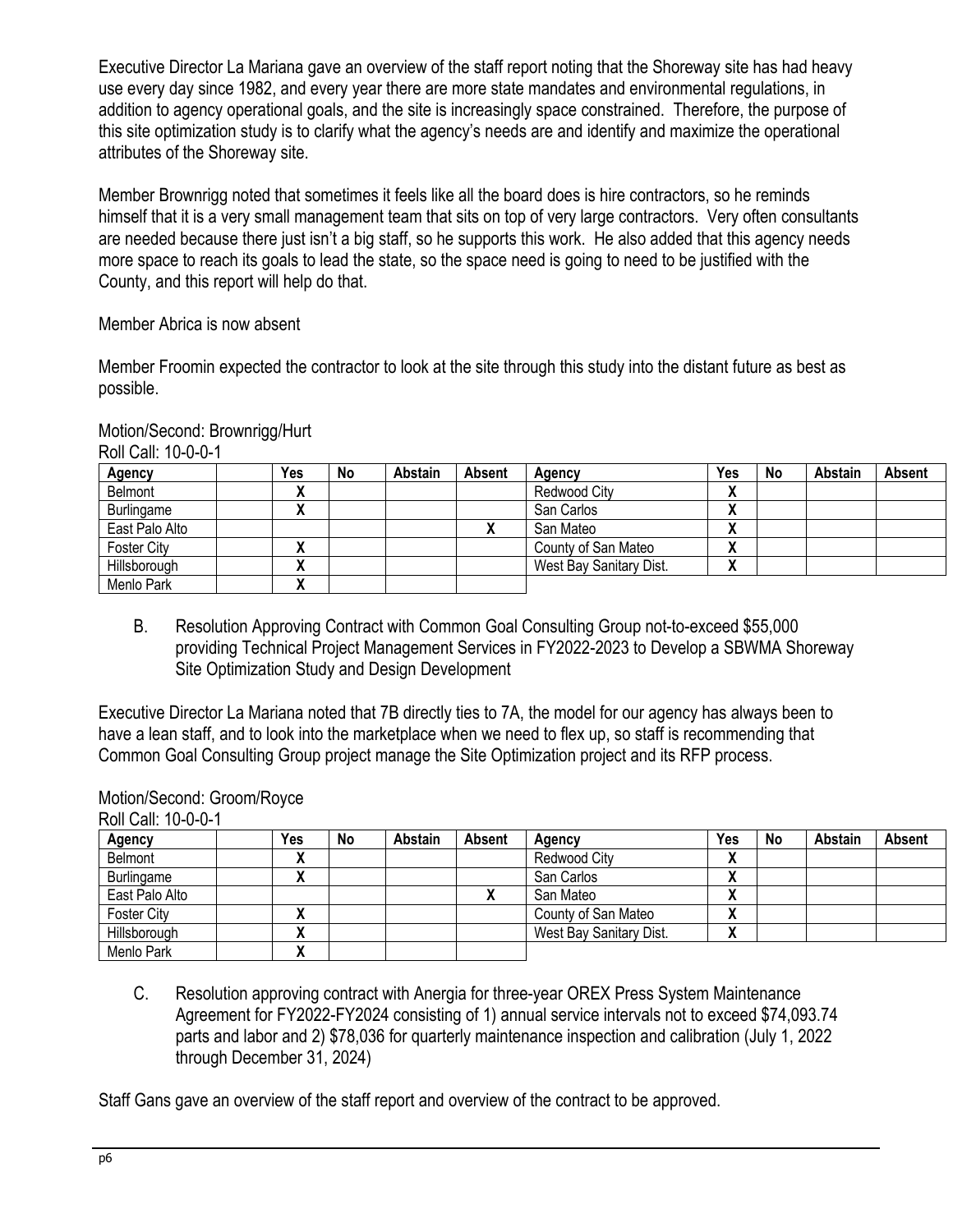Member Froomin noted that 42% of the costs of the inspections is related to travel, and he hoped the costs could go down if the company grows and develops a local office. He wondered if there was a possibility of the company to contract with a local contractor.

Staff Gans noted that he had asked the company to only charge for half of the travel costs, assuming they would have other customers to visit, he said the Anaergia has agreed assuming they have other customers to visit, so they are growing and he thought they would get there, but they wanted to protect themselves in this proposal.

| דע־ט־ט־ווערווואט |         |    |                |               |                         |        |    |         |        |
|------------------|---------|----|----------------|---------------|-------------------------|--------|----|---------|--------|
| <b>Agency</b>    | Yes     | No | <b>Abstain</b> | <b>Absent</b> | Agency                  | Yes    | No | Abstain | Absent |
| Belmont          | Λ       |    |                |               | Redwood City            | v<br>Λ |    |         |        |
| Burlingame       | Λ       |    |                |               | San Carlos              | `<br>Λ |    |         |        |
| East Palo Alto   |         |    |                |               | San Mateo               | `<br>Λ |    |         |        |
| Foster City      | Λ       |    |                |               | County of San Mateo     | `<br>Λ |    |         |        |
| Hillsborough     | Λ       |    |                |               | West Bay Sanitary Dist. | v<br>Λ |    |         |        |
| Menlo Park       | ``<br>Λ |    |                |               |                         |        |    |         |        |

Motion/Second: Groom/Rak Roll Call: 10-0-0-1

> D. Resolution to Authorize Granting Authority to the Executive Director to Enter into Contracts for MRF Wall on an Emergency Basis for an Amount Not to Exceed \$250,000 without Further Competitive Bidding

Staff Southworth explained the history and market challenges of the MRF wall repair work to date that needs to be completed as soon as possible, noting the LEA has flagged this at the highest level of violation, and their next level of violation would be to revoke the operating license. Material is being stacked too high and is spilling over the wall, and thus material is ending up outside the building. Staff put this work went out for RFP in summer of 2021 and no bids were received. So, staff is now recommending breaking the project up into prefabricated units, so this portion of the work can be done off site, and within regular hours and cause minimal disruption to the MRF schedule, as well as outside the normal RFP process to allow for this work to be completed as quickly as possible due to the current LEA violations. It is our hope that this action will make the work more attractive to technical service providers to complete this project.

Executive Director La Mariana added that the facility is handling more material that had been envisioned 12 years ago when the MRF was designed, and that is why the material has been stacked too high and has caused the material to spill over outside the building. He noted that the space constraints are on the list for the site optimization study.

Chair Aguirre noted that she was concerned about the fact that a wall was coming down due to using the facility in a way it was designed to be used and wanted to make sure operations were occurring within the limited space available to not ruin what is already there.

Member Rak noted that he felt like this problem that needs to be fixed which shouldn't have been a problem and wondered how much staff knew about the damage.

Executive Director La Mariana commented that staff has been working on this for over a year. An engineering design firm was hired to design a fix to the problem before it was as bad as it is now, and that took longer than expected because of the pandemic, then there was the RFP process which resulted in no bids. So this has been going on for some time, and staff has been in contact with SBR throughout and both our staff and SBR are collaborating to find a solution.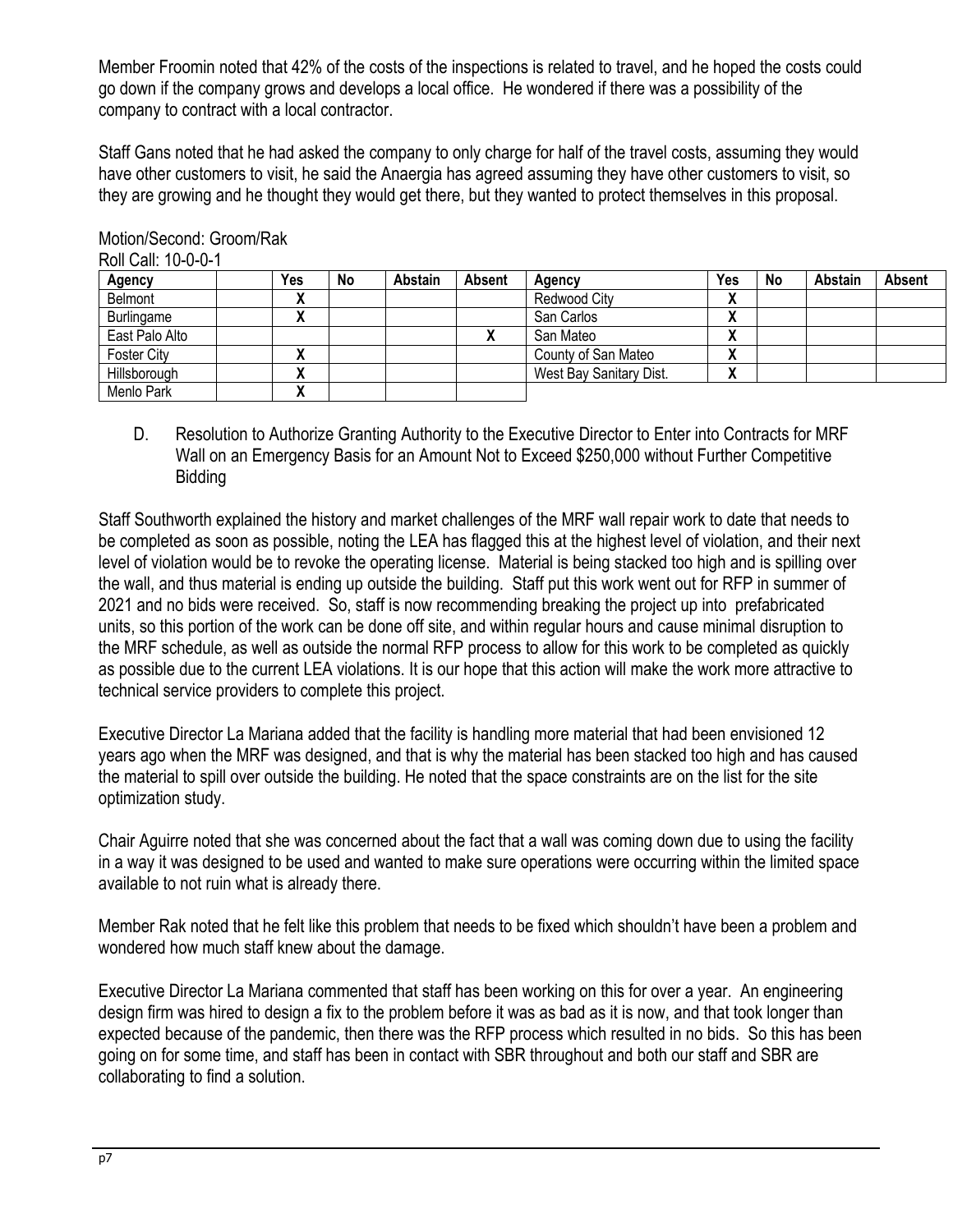Staff Southworth added that part of the design work for the repair will allow SBR to put piles a few feet higher without damaging the wall.

Member Froomin asked that language be added to the forthcoming Operations Agreement that if the operator sees that they are reaching capacity regularly they notify staff before there is a problem, and if not they are financially responsible for damage done to the building if this were to happen again in the future.

Vice Chair Bonilla commented that he agreed that the financial responsibly of fixing damage caused to the building by operations should be in the operations agreement.

| ROII Gall. 10-0-0-1<br><b>Agency</b> | Yes     | No | <b>Abstain</b> | Absent | Agency                  | Yes                | No | Abstain | Absent |
|--------------------------------------|---------|----|----------------|--------|-------------------------|--------------------|----|---------|--------|
| Belmont                              | v<br>Λ  |    |                |        | Redwood City            | $\mathbf{v}$       |    |         |        |
| Burlingame                           | ``<br>Λ |    |                |        | San Carlos              | Λ                  |    |         |        |
| East Palo Alto                       |         |    |                | Λ      | San Mateo               | $\mathbf{\Lambda}$ |    |         |        |
| <b>Foster City</b>                   | Λ       |    |                |        | County of San Mateo     | Λ                  |    |         |        |
| Hillsborough                         | v<br>Λ  |    |                |        | West Bay Sanitary Dist. | Λ                  |    |         |        |
| Menlo Park                           | v<br>Λ  |    |                |        |                         |                    |    |         |        |

Motion/Second: Froomin/Groom Roll Call: 10-0-0-1

# **8. Public Education Outreach and Legislation**

A. Resolution Authorizing the Executive Director to Execute a Contract with FinalOption Corp dba Pacific Printing for Printing and Mailing Services in 2022 not to exceed \$165,000

Staff Au gave an overview of the staff report, and that this resolution would allow staff to work with a single mailing house throughout the year, and not have to come to the board for approval of each mailing.

Member Dehn asked what percentage of single-family residences don't have compost.

Staff Au thought that number was just under 1,000 (out of about 92,000).

Vice Chair Bonilla noted that he has worked with Pacific Printing, and noted that they are a sustainable employer in San Mateo County who provides Union jobs.

Motion/Second: Bonilla/Taylor

Roll Call: 10-0-0-1

| <b>Agency</b>      | Yes | No | Abstain | Absent | Agency                  | Yes                            | No | Abstain | Absent |
|--------------------|-----|----|---------|--------|-------------------------|--------------------------------|----|---------|--------|
| Belmont            | "   |    |         |        | Redwood City            | $\blacksquare$<br>$\mathbf{v}$ |    |         |        |
| Burlingame         | ,,  |    |         |        | San Carlos              | $\blacksquare$<br>$\mathbf{v}$ |    |         |        |
| East Palo Alto     |     |    |         |        | San Mateo               | $\blacksquare$<br>$\mathbf{v}$ |    |         |        |
| <b>Foster City</b> |     |    |         |        | County of San Mateo     | $\mathbf{v}$                   |    |         |        |
| Hillsborough       | "   |    |         |        | West Bay Sanitary Dist. | 14<br>$\mathbf{v}$             |    |         |        |
| Menlo Park         | v   |    |         |        |                         |                                |    |         |        |

B. 2021 Public and Environmental Education Recap Report

Staff Au introduced the item, and the education and outreach team, and several members of the team gave a PowerPoint presentation recapping the 2021 public outreach and environmental education activities of the agency.

The board members enjoyed the presentation, games and songs displaying all the work the education team is doing.